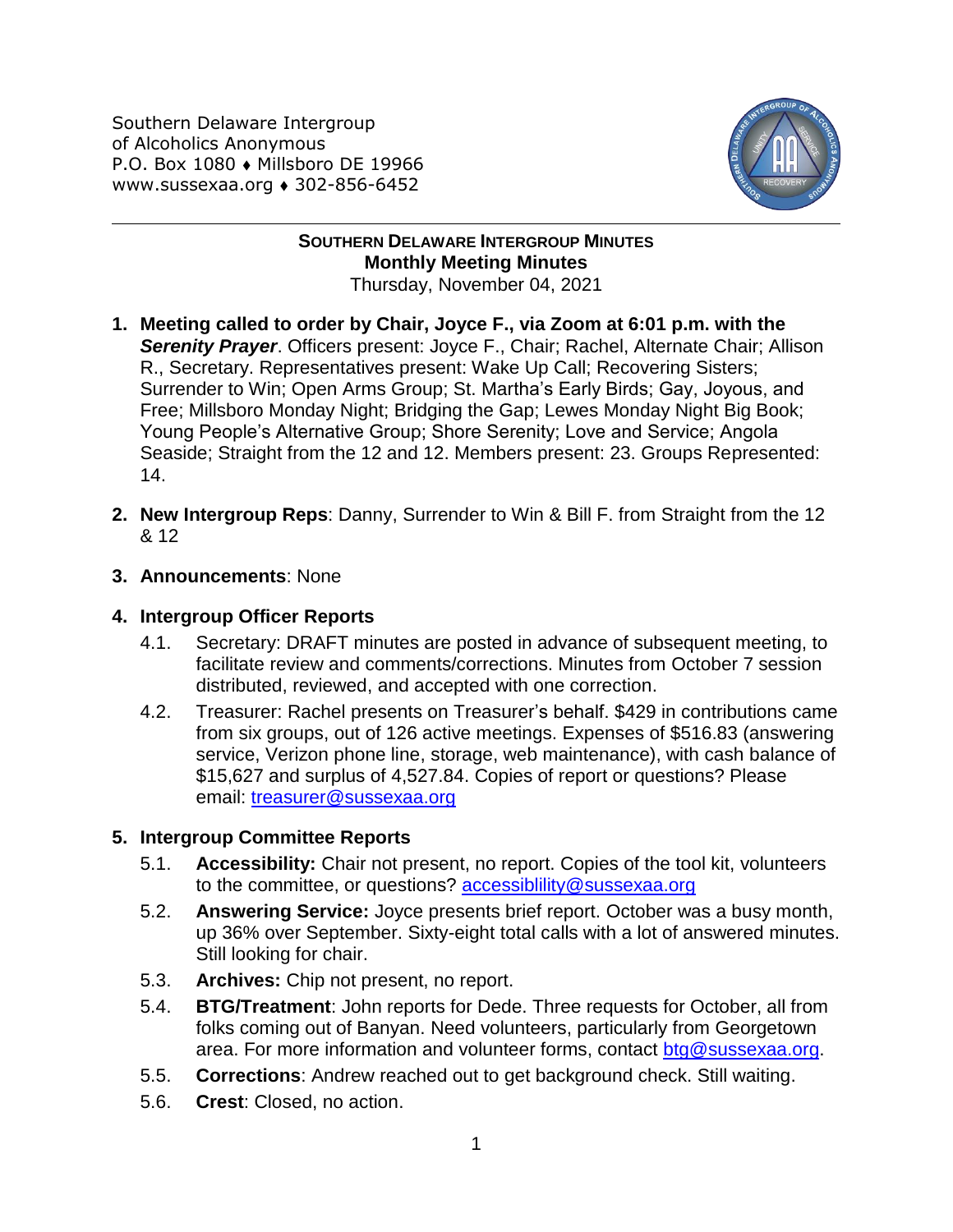- 5.7. **CPC:** Paul reports Kristen will stand for chair in the new year, and he will be turning over responsibilities. Banyan partnership continues to go well. Surrender to Win is hosting in November, and Millsboro Monday Night will lead meetings in December. 2022 schedule is wide open. December 9 will be one year anniversary of uninterrupted AA service at Banyan. Volunteers or questions? Email [cpc@sussexaa.org](mailto:cpc@sussexaa.org) or call Paul at 302-339-5379
- 5.8. **Liaison Area 12**: Still no Liaison. Meantime, check DelawareAA.org for information. Events are listed there.
- 5.9. **Literature**: Paul, new chair, met with Stacey. We have storage unit, and all literature is there. Inventory is slim. Will be making a sizeable order, and racks and start up kits will be prepared for new groups. Joyce notes we will be passing along a 10% discount to groups off list price of literature, as way of distributing Intergroup's surplus funding. There is also a 10% discount on shipping for December, from GSO, which will be passed along to groups. For literature needs, contact [literature@sussexaa.org.](mailto:literature@sussexaa.org.)
- 5.10. **PI**: Stacey reports she will be doing a literature drop across locales in Sussex, including new brochures, with a good selection in Spanish. She will be doing a review of which are most popular for future supplies and orders. For supply or magnets, contact PI chair at [pi@sussexaa.org.](mailto:pi@sussexaa.org)
- 5.11. **Special Events (reported out of order, at top of meeting)**: Eamon reports he is waiting for confirmation on a facility for the Gratitude Breakfast and may need to find a new venue.
- 5.12. **Website/Tech Committee**: Susie reports unique visitors were down in October, but still receiving roughly 5,000 visits per month. The PDF of meeting schedule is the most downloaded. Looking for new chair. PayPal site set up on website for contributions. Representatives are asked to check the meeting list and provide updates with any changes to [support@sussexaa.org.](mailto:support@sussexaa.org)

## **6. Old Business**:

- 6.1. Elections! Rachel is standing for chair of Southern DE Intergroup, and she introduces herself and presents her history of service. Unopposed, she is elected, and will take this role from Joyce in January. We are currently looking for an alternate chair.
- 6.2. Further discussion of money from cancelled Gratitude breakfast. If people want refund, contact Eamonn. Alternatively, one can get a ticket to the 2022 breakfast at no cost.
- 6.3. Quick reprise of open positions: Website chair, Alternate Chair to Intergroup, Liaison to Area 12.

## **7. New Business**:

- 7.1. In honor of Gratitude Month, Joyce suggests we send \$500 to GSO**.**
- 7.2. Susan P. suggests we put contributors from groups online. Rachel responds we are considering putting Treasurers report online, with the Secretary's report.